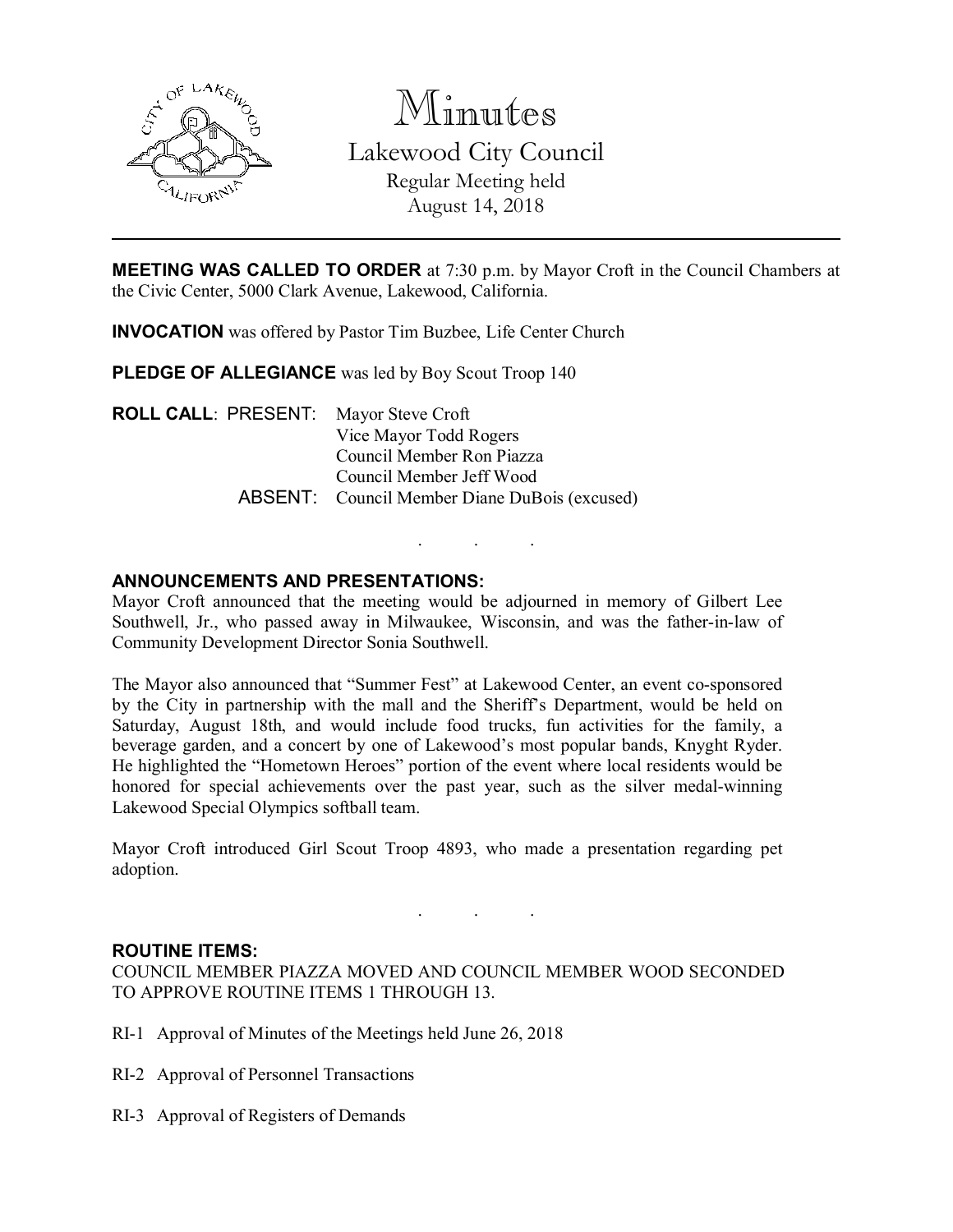#### ROUTINE ITEMS: - Continued

- RI-4 Approval of Report of City Council Committees' Activities
- RI-5 Approval of Meeting Reports and Authorizations Pursuant to AB1234
- RI-6 Approval of Monthly Report of Investment Transactions
- RI-7 Approval of Quarterly Schedule of Investments
- RI-8 RESOLUTION NO. 2018-43; A RESOLUTION OF THE CITY COUNCIL OF THE CITY OF LAKEWOOD AUTHORIZING THE DESTRUCTION OF CERTAIN PUBLIC RECORDS OF THE DEPARTMENT OF ADMINISTRATION MORE THAN TWO YEARS OLD

RESOLUTION NO. 2018-44; A RESOLUTION OF THE CITY COUNCIL OF THE CITY OF LAKEWOOD AUTHORIZING THE DESTRUCTION OF CERTAIN PUBLIC RECORDS OF THE DEPARTMENT OF ADMINISTRATION MORE THAN TWO YEARS OLD

RESOLUTION NO. 2018-45; A RESOLUTION OF THE CITY COUNCIL OF THE CITY OF LAKEWOOD AUTHORIZING THE DESTRUCTION OF CERTAIN PUBLIC RECORDS OF THE DEPARTMENT OF ADMINISTRATIVE SERVICES MORE THAN TWO YEARS OLD

RESOLUTION NO. 2018-46; A RESOLUTION OF THE CITY COUNCIL OF THE CITY OF LAKEWOOD AUTHORIZING THE DESTRUCTION OF CERTAIN PUBLIC RECORDS OF THE DEPARTMENT OF CITY CLERK MORE THAN TWO YEARS OLD

RESOLUTION NO. 2018-47; A RESOLUTION OF THE CITY COUNCIL OF THE CITY OF LAKEWOOD AUTHORIZING THE DESTRUCTION OF CERTAIN PUBLIC RECORDS OF THE DEPARTMENT OF COMMUNITY DEVELOPMENT MORE THAN TWO YEARS OLD

RESOLUTION NO. 2018-48; A RESOLUTION OF THE CITY COUNCIL OF THE CITY OF LAKEWOOD AUTHORIZING THE DESTRUCTION OF CERTAIN PUBLIC RECORDS OF THE DEPARTMENT OF PERSONNEL MORE THAN TWO YEARS OLD

RESOLUTION NO. 2018-49; A RESOLUTION OF THE CITY COUNCIL OF THE CITY OF LAKEWOOD AUTHORIZING THE DESTRUCTION OF CERTAIN PUBLIC RECORDS OF THE DEPARTMENT OF RECREATION AND COMMUNITY SERVICES MORE THAN TWO YEARS OLD

RESOLUTION NO. 2018-50; A RESOLUTION OF THE CITY COUNCIL OF THE CITY OF LAKEWOOD AUTHORIZING THE DESTRUCTION OF CERTAIN PUBLIC RECORDS OF THE DEPARTMENT OF WATER RESOURCES MORE THAN TWO YEARS OLD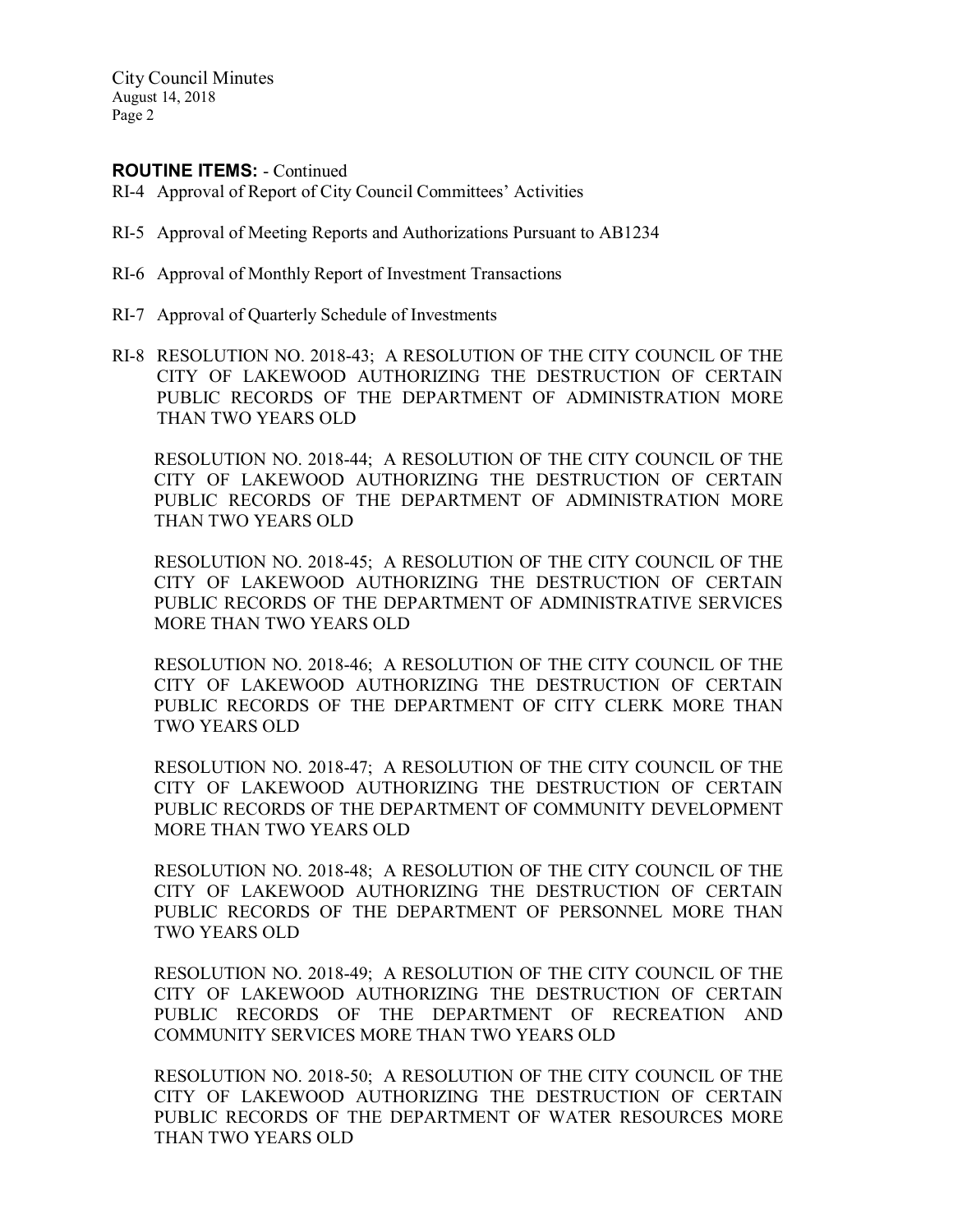#### ROUTINE ITEMS: - Continued

- RI-9 RESOLUTION NO. 2018-51; A RESOLUTION OF THE CITY COUNCIL OF THE CITY OF LAKEWOOD ESTABLISHING DISABLED PERSON DESIGNATED PARKING ON THE EAST SIDE OF ALBURTIS AVENUE WITHIN THE CITY OF LAKEWOOD
- RI-10 RESOLUTION NO. 2018-52; A RESOLUTION OF THE CITY COUNCIL OF THE CITY OF LAKEWOOD ESTABLISHING EMPLOYEE BENEFITS, DEFINING THE CONDITIONS AND HOURS OF EMPLOYMENT AND ADOPTING A CLASSIFICATION AND COMPENSATION PLAN FOR CITY OFFICERS AND EMPLOYEES
- RI-11 RESOLUTION NO. 2018-53; A RESOLUTION OF THE CITY COUNCIL OF THE CITY OF LAKEWOOD ADDING A JOB CLASSIFICATION TO SCHEDULE B OF RESOLUTION NO. 2018-38 PERTAINING TO HOURLY-RATED PART-TIME EMPLOYEES AND ENACTING A PERSONNEL RESOLUTION ESTABLISHING THE COMPENSATION, RULES AND REGULATIONS PERTAINING TO HOURLY-RATED PART-TIME EMPLOYEES

RI-12 Approval of Sale of Former Sky Knight Helicopter to Oklahoma Helicopter

RI-13 Approval of Purchase of Two DASH Buses from Creative Bus Sales

UPON ROLL CALL VOTE, THE MOTION WAS APPROVED:

AYES: COUNCIL MEMBERS: Piazza, Rogers, Wood and Croft NAYS: COUNCIL MEMBERS: None ABSENT: COUNCIL MEMBERS: DuBois

### 1.1 • REPORT OF DELINQUENT FEES FOR GARBAGE, WASTE AND REFUSE **COLLECTION**

. . .

Jose Gomez, Director of Finance and Administrative Services, made a presentation based on the report in the agenda and stated 350 notices had been mailed to property owners with delinquent charges pending for garbage, waste and refuse collection. He advised that although, as of the close of business this day, 226 accounts remained delinquent, payments would be accepted until August 15th. It was the recommendation of staff that the City Council adopt the proposed resolution confirming the report of delinquent fees.

RESOLUTION NO. 2018-54; A RESOLUTION OF THE CITY COUNCIL OF THE CITY OF LAKEWOOD CONFIRMING THE REPORT OF DELINQUENT FEES AND CHARGES FOR GARBAGE, WASTE AND REFUSE COLLECTION AND DISPOSAL WITHIN THE CITY OF LAKEWOOD, COUNTY OF LOS ANGELES, STATE OF CALIFORNIA, MAY 31, 2018

Mayor Croft opened the public hearing at 7:45 p.m. and called for anyone in the audience wishing to address the City Council on this matter. There was no response.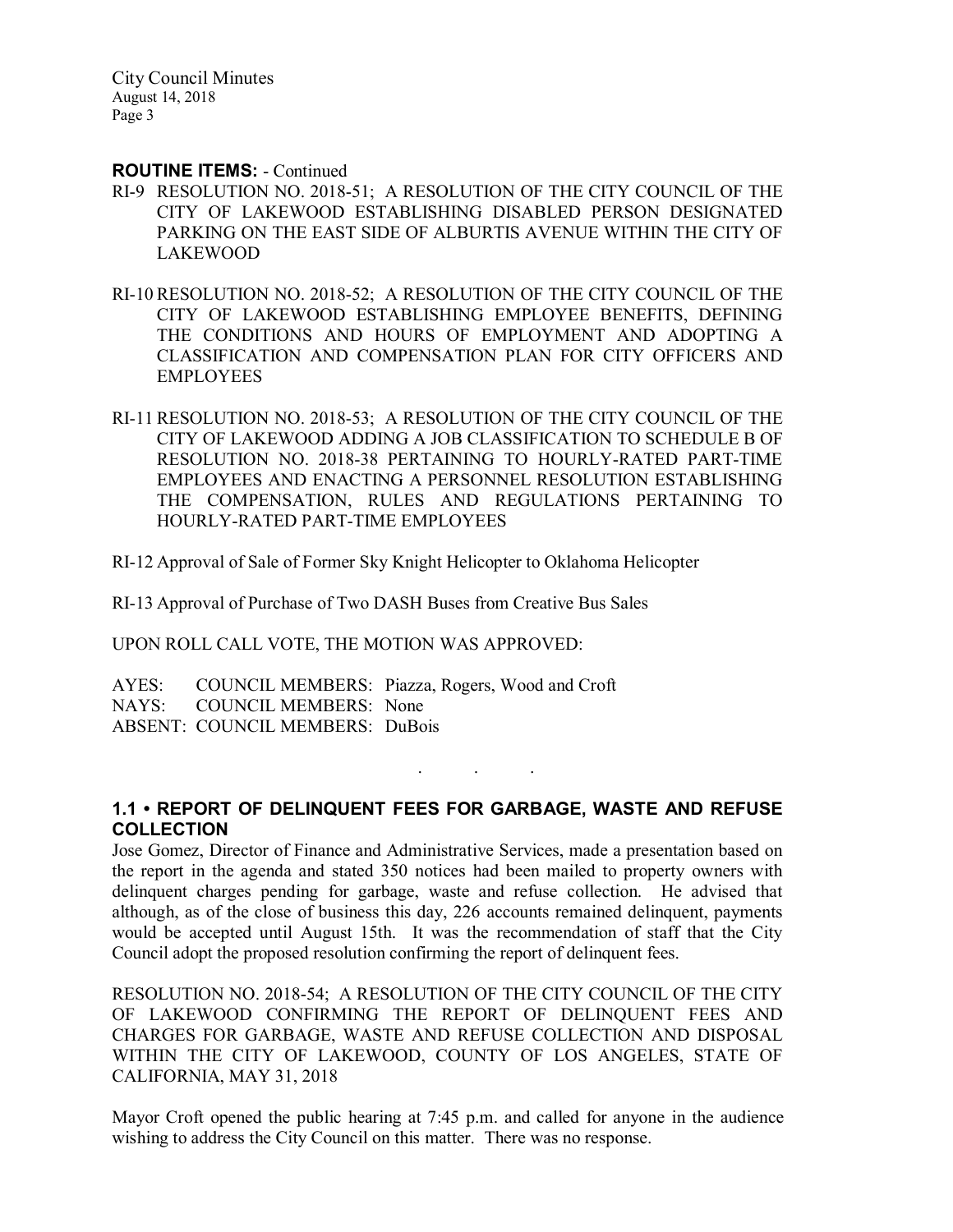### 1.1 • REPORT OF DELINQUENT FEES FOR GARBAGE, WASTE AND REFUSE COLLECTION - Continued

VICE MAYOR ROGERS MOVED AND COUNCIL MEMBER PIAZZA SECONDED TO ADOPT RESOLUTION NO. 2018-54. UPON ROLL CALL VOTE, THE MOTION WAS APPROVED:

AYES: COUNCIL MEMBERS: Piazza, Rogers, Wood and Croft NAYS: COUNCIL MEMBERS: None ABSENT: COUNCIL MEMBERS: DuBois

### 1.2 • APPEAL OF DECISION OF THE PLANNING AND ENVIRONMENT COMMISSION REGARDING CONDITIONAL USE PERMIT NO. 939, 4125 SOUTH **STREET**

. . .

Steve Skolnik, City Attorney's Office, provided a brief explanation of the sequence of events for the hearing, noting that the process for an appeal of a decision of the Planning and Environment Commission was governed by the Municipal Code, which detailed that the appeal determination was to be based on the record of the PEC hearing. He stated that the options before the City Council were to proceed with a hearing based on the PEC record, or to set a new hearing de novo in order to consider any new or additional material.

Sonia Southwell, Director of Community Development, displayed slides and made a presentation based on the report in the agenda. She reported that an appeal had been filed by Muichi Wong on the decision of the Planning and Environment Commission to revoke the conditional use permit for the continued operation of an existing massage establishment at 4125 South Street. She provided a brief history and identified the materials presented at the Planning Commission hearing. She stated that as outlined in the supporting documents and based on the continued operation in a manner contrary to the terms and conditions of approval, there were multiple justifications considered and adopted by the Planning Commission in the decision to revoke the conditional use permit, which included that the owner and/or manager of AA Massage continued to hire masseuses without immediately reporting to the Sheriff's Department all changes or transfers of masseurs employed in the business; the Sheriff's Department documented a business dispute with a customer of the establishment over tip money; the Sheriff's Department visited the site where they issued a warning for hiring unlicensed massage technicians and observed that neither the business owner nor manager were present on site; staff observed that one massage technician had displayed an expired certificate and that two other massage technicians had displayed photocopies of certificates; and staff conducted internet searches for the AA Massage phone number, which yielded multiple links to websites with escort services and other questionable websites. She concluded by stating that staff recommended the City Council deny the appeal and affirm the Planning and Environment Commission's decision to revoke CUP No. 939 and not allow AA Massage to continue to operate at 4125 South Street.

Mayor Croft opened the public hearing at 8:00 p.m. and called for anyone in the audience wishing to address the City Council on this matter.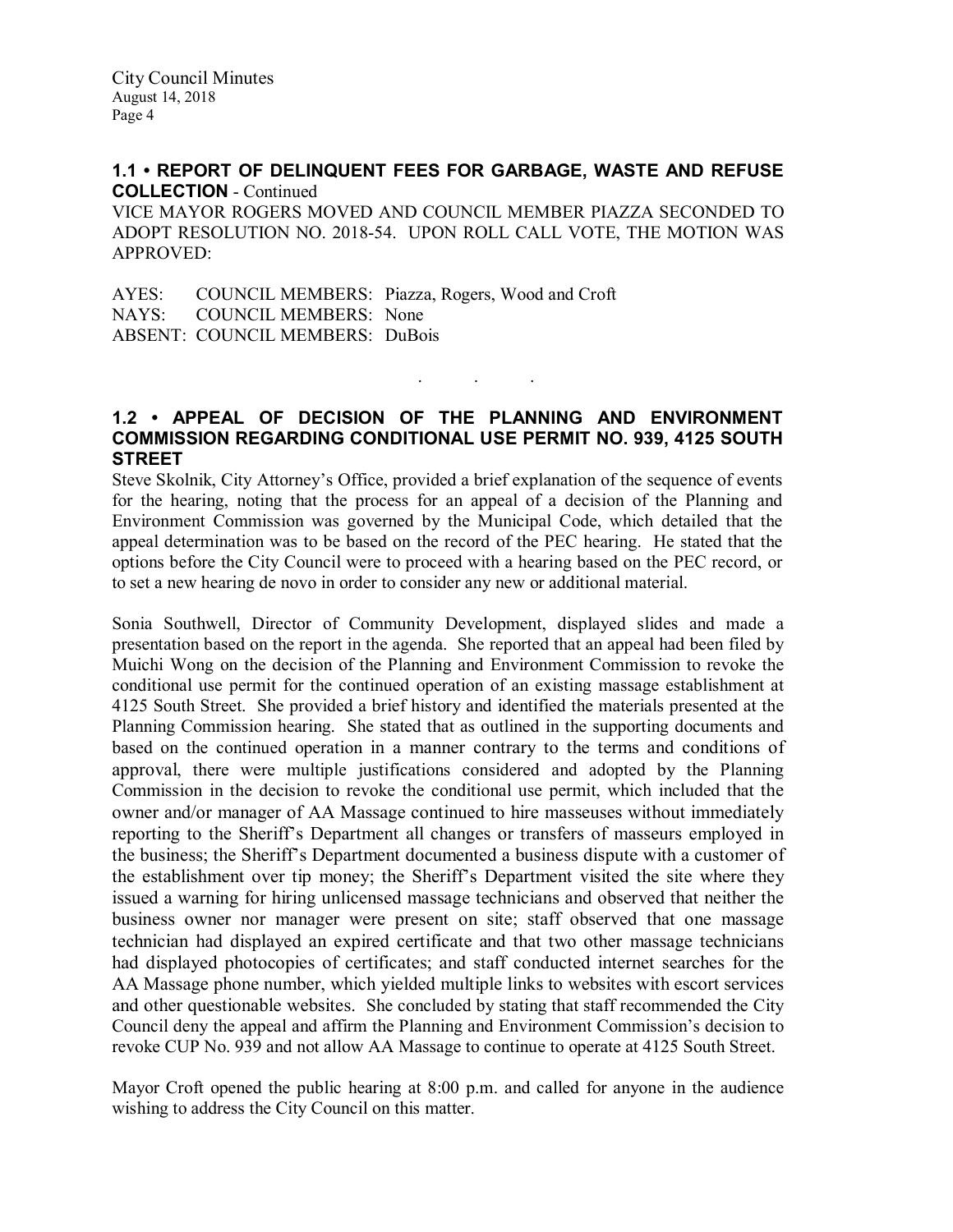### 1.2 • APPEAL OF DECISION OF THE PLANNING AND ENVIRONMENT COMMISSION REGARDING CUP NO. 939, 4125 SOUTH STREET - Continued

Ken Gaugh, Torrance, real estate attorney retained by Ms. Wong, addressed the City Council in support of Ms. Wong's appeal citing the documents and events leading to the Planning and Environment Commission's decision. He characterized that the massage industry was no longer being associated with illicit activity but rather as more of a therapeutic and widely accepted business. He expressed concern that his client might have been singled out for her ethnicity. He stated the opinion that there was no evidence that his client was in violation of the conditional use permit.

Cherry Wong, Lakewood, via translator, provided explanations for some of the findings as they pertained to the expired licenses and the incident with the tip money. She explained her situation as a business owner, noted the challenges of being a single parent and stated that it was not her intent to violate or challenge any laws or regulations.

Mayor Croft closed the public hearing at 8:17 p.m.

In response to Vice Mayor Rogers' questions regarding the pending licenses, Mr. Skolnik stated that the findings at this business over an extended period of time with numerous extensions of compliance reports and inspections, there seemed to be a habitual problem with lack of full compliance with the licensing requirements both in terms of who was working there and what was displayed.

Ms. Wong responded to a question from Vice Mayor Rogers by stating that her absence on the day referenced in the report had been due to one of her children being sick and that she had been out for the entire day.

Responding to Vice Mayor Rogers' question regarding the advertising on adult sites, Ms. Wong acknowledged having other people place the advertisements on her behalf.

Ms. Southwell confirmed for Vice Mayor Rogers that the City did not track the ethnicity of massage parlor operators. Mr. Skolnik clarified that the person referenced by Mr. Gaugh who appeared to be an Asian member of the Planning and Environment Commission was, in fact, City Attorney Ivy Tsai, a Chinese American.

Ms. Wong confirmed for Council Member Wood that she was the current owner of the business and that the payment of tips was required when massage services were provided. He commented that a tip was often given based on the level of service received and usually not mandatory. Council Member Wood inquired whether any notification of expired or expiring licenses was provided by the California Association Massage Therapy Council. Ms. Southwell explained that while the license holder might be notified by the State, because some masseuses operated at more than one business, the licensing board may not provide notice to the businesses. Ms. Wong confirmed for Council Member Wood that she was present every day that the business was open except for the day one of her children had been sick.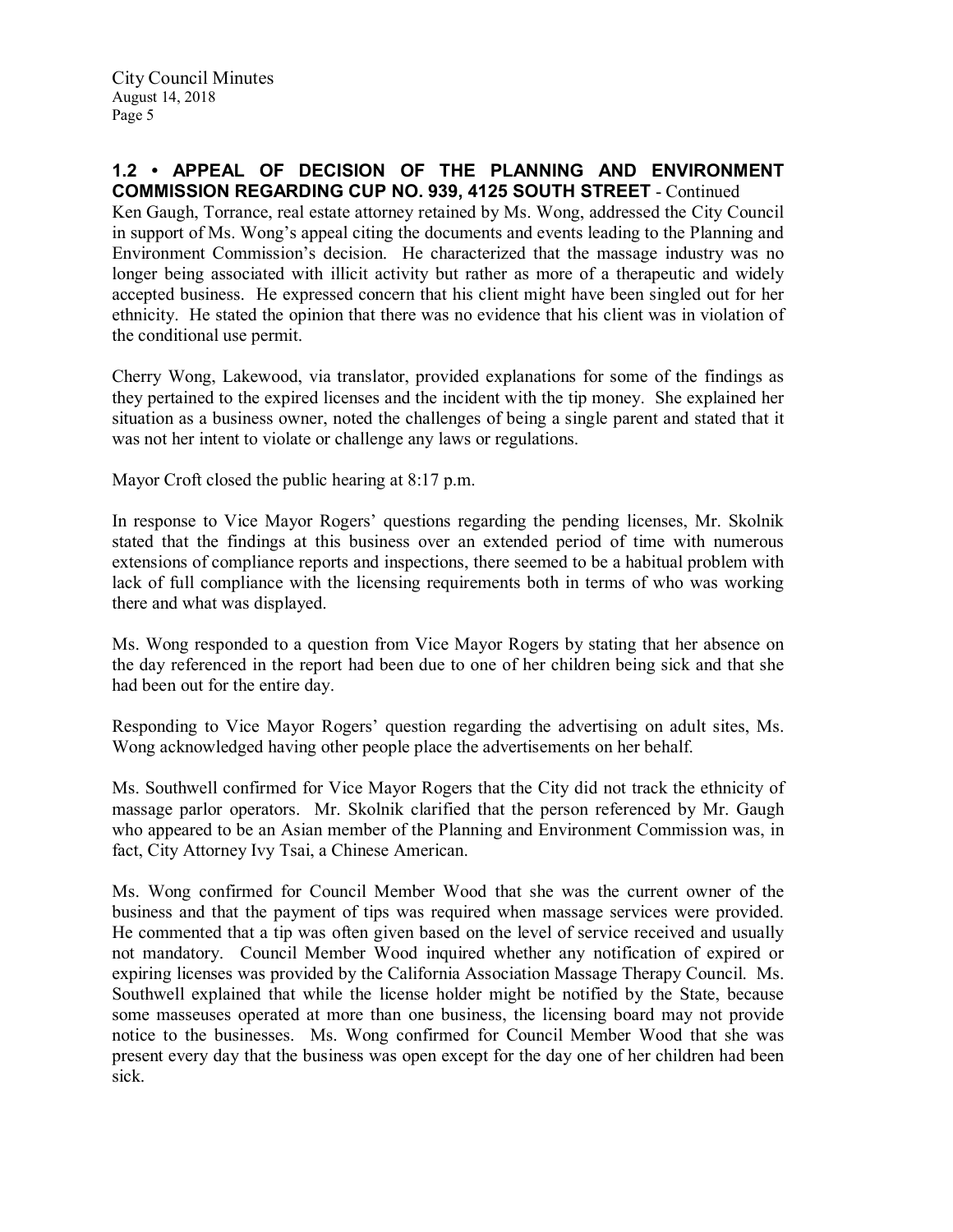### 1.2 • APPEAL OF DECISION OF THE PLANNING AND ENVIRONMENT COMMISSION REGARDING CUP NO. 939, 4125 SOUTH STREET - Continued

Ms. Southwell confirmed for Council Member Piazza that at the time of the Sheriff's Department investigation at the business, there were people receiving massages by therapists without current licenses and that code enforcement staff had been present when a masseuse had to be escorted from the premises for that reason. Council Member Piazza emphasized the importance that the owner take responsibility in all aspects of running such a business including where advertisements were placed and being aware of the requirements of the permit.

Responding to Mayor Croft's inquiries pertaining to other requirements of the conditional use permit, Ms. Southwell reported that in addition to the condition that the owner or manager be present during business hours, Ms. Wong was also required to provide the Sheriff's Department with an up-to-date list of current massage licensees. At the time of the investigation, there had been no manager and no owner onsite and it was found that masseuses who were not on the list were working or masseuses who were no longer working there were still on the list. Ms. Southwell confirmed for Mayor Croft that despite a statement made regarding the change of ownership during the Planning and Environment Commission meeting, Ms. Wong retained ownership of the business.

In response to Mr. Skolnik's request for clarification, Ms. Southwell stated that some of the licenses were pending because the Sheriff's or City staff were able to determine from the State licensing agency of the pending status of a license and had not been an inadvertent error.

Council Member Piazza inquired whether the applicant or appellant might have the opportunity to re-open the business in the future if the Planning and Environment Commission's decision were upheld. Mr. Skolnik responded by stating that there was nothing specific in the code to that effect and stated that since conditional use permits run with the land, the land use based entitlements were not specific to a particular individual. He further explained that if someone applied for a new conditional use permit, staff would make a recommendation based on the totality of the factors available but that there was no absolute prohibition or specific moratorium period.

Ms. Southwell confirmed for Vice Mayor Rogers and Council Member Piazza that only one masseuse had been unlicensed on the date of the investigation.

Council Member Wood determined from staff and the business owner that the hours of operation were 10:00 a.m. to 9:30 p.m.

Mr. Gaugh expressed the opinion that consideration of the appeal should be based only on licensing.

Mayor Croft stated that the broader issue had been the multiple violations of different requirements of the conditional use permit which demonstrated a pattern of non-compliance despite prior warnings from previous inspections.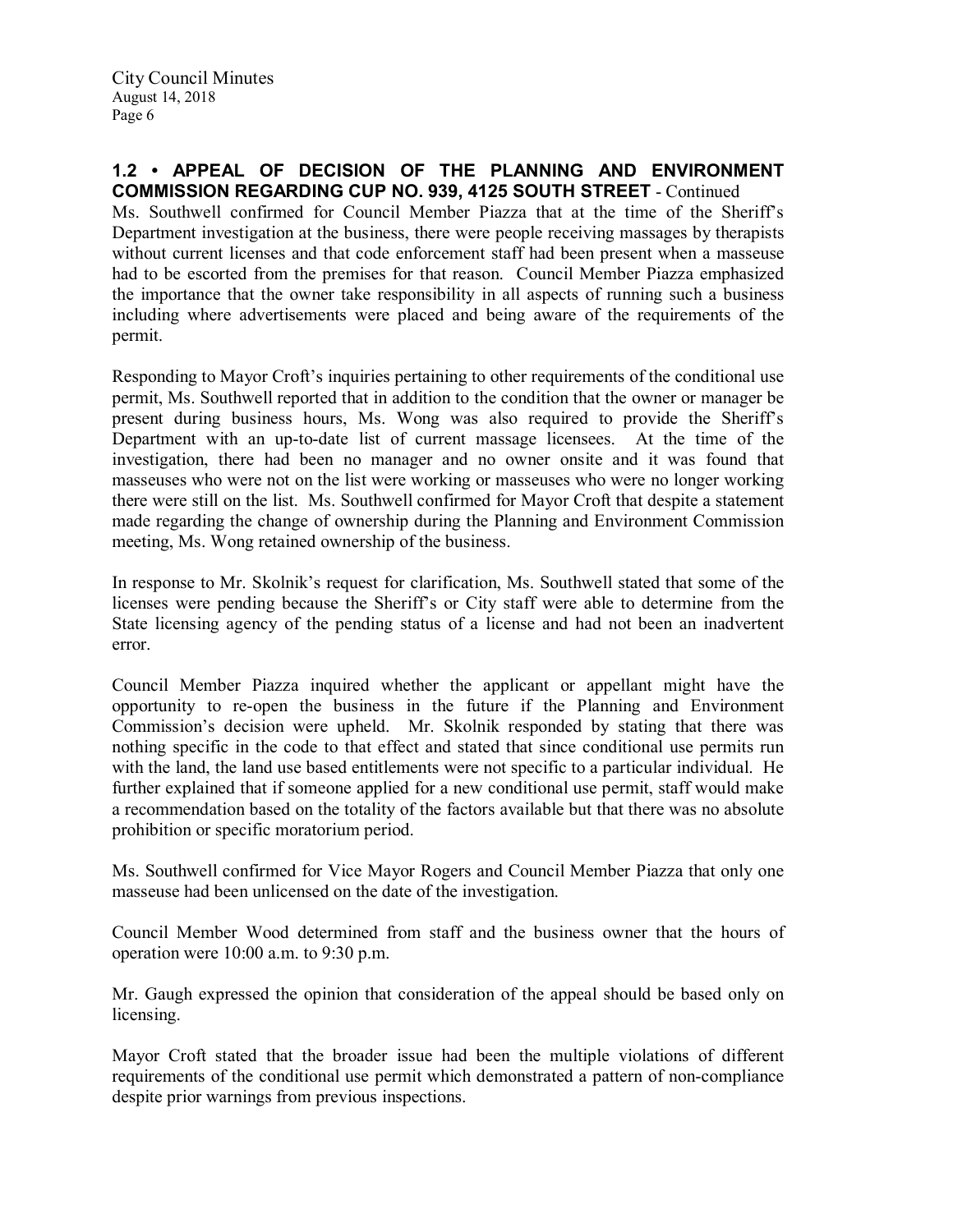### 1.2 • APPEAL OF DECISION OF THE PLANNING AND ENVIRONMENT COMMISSION REGARDING CUP NO. 939, 4125 SOUTH STREET - Continued

Vice Mayor Rogers concurred citing the significance of non-compliance and the totality of the circumstances and that such a decision to deny someone's ability to do business within the City had not been taken lightly but that it would be unfair to other operators who were following the rules and functioning within the parameters of the conditional use permit that we overlook a continued pattern of violations.

Council Member Piazza agreed that the history of non-compliance had been a persuasive issue to consider and expressed regret that Ms. Wong had been unable to change the behaviors at the business.

RESOLUTION NO. 2018-55; A RESOLUTION OF THE CITY COUNCIL OF THE CITY OF LAKEWOOD DENYING THE APPEAL OF THE REVOCATION OF CONDITIONAL USE PERMIT NO. 939 AND UPHOLDING THE PLANNING AND ENVIRONMENT COMMISSION DECISION TO REVOKE CONDITIONAL USE PERMIT NO. 939, 4125 SOUTH STREET, LAKEWOOD, CALIFORNIA

VICE MAYOR ROGERS MOVED AND COUNCIL MEMBER WOOD SECONDED TO ADOPT RESOLUTION 2018-55. UPON ROLL CALL VOTE, THE MOTION WAS APPROVED:

AYES: COUNCIL MEMBERS: Piazza, Rogers, Wood and Croft NAYS: COUNCIL MEMBERS: None ABSENT: COUNCIL MEMBERS: DuBois

At 8:50 p.m., Mayor Croft announced that the City Council would take a brief recess. At 8:55 p.m., the City Council Meeting was reconvened.

. . .

 $\mathbf{r}$  .  $\mathbf{r}$  ,  $\mathbf{r}$  ,  $\mathbf{r}$  ,  $\mathbf{r}$  ,  $\mathbf{r}$  ,  $\mathbf{r}$  ,  $\mathbf{r}$ 

### 1.3 • ORDINANCE NO. 2018-2; AMENDING THE LAKEWOOD MUNICIPAL CODE PERTAINING TO STANDARDS AND REGULATIONS FOR ACCESSORY DWELLING UNITS

The Director of Community Development displayed slides and made a presentation based on the report in the agenda. She explained that accessory dwelling units were additional independent living quarters constructed on residential lots with existing primary dwelling units in those zone districts that allow single-family and multiple-family dwelling units. They provide a completely independent living facility, including facilities for living, sleeping, eating, cooking, and sanitation. She reported that the purpose of the proposed ordinance was to implement current mandatory laws concerning the construction of such units to address State lawmakers' concerns about the dwindling supply of affordable housing in California. The proposed ordinance created a reasonable response to state law that reflected local development standards and resident expectations regarding maintaining current lifestyle.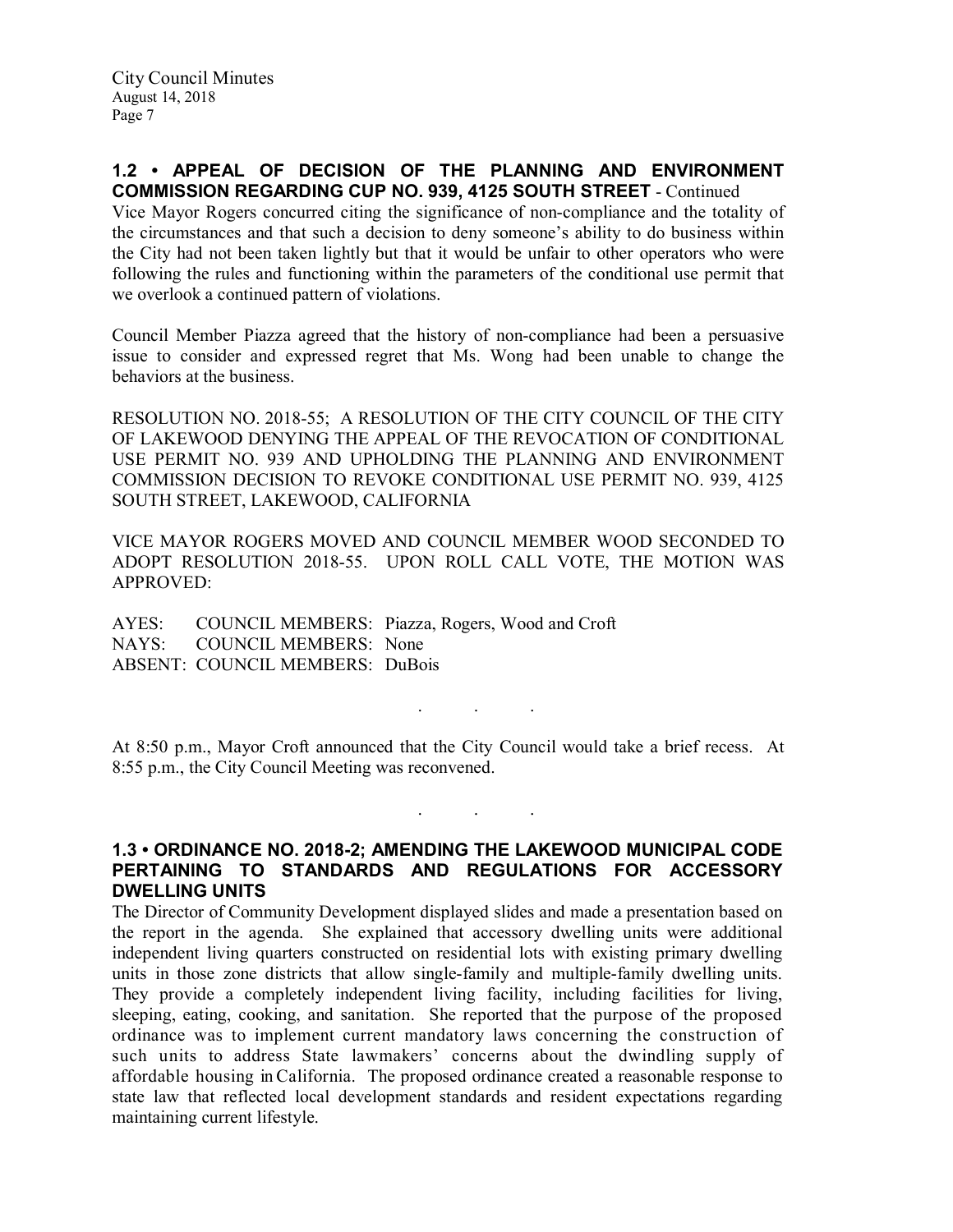### 1.3 • ORDINANCE NO. 2018-2; PERTAINING TO STANDARDS AND REGULATIONS FOR ACCESSORY DWELLING UNITS - Continued

The Community Development Department had received approximately 86 accessory dwelling units related inquiries since passage of the first law with two under construction and five more having been reviewed by the Development Review Board or currently in plan check. The proposed ordinance established development standards for accessory dwelling units, including being subject to review by the Development Review Board for design and architectural compatibility; allowed on a lot with a properly permitted owner-occupied dwelling; minimum floor area would be 460 feet; maximum floor area would be 1.200 square feet; maximum floor area for an accessory dwelling unit attached to or modified within an existing dwelling unit can be no more than 50% of the existing dwelling unit; no more twostory accessory structures allowed; a separate exterior entrance from the primary residence; primary residence shall be required to maintain two off-street parking spaces; a requirement for 650 square feet of contiguous and useable open space in addition to the 750 square feet of open space required for the primary residence; the 650 square feet of open space matches the requirement for a multi-family dwelling unit; open space dimensions shall be a minimum of 8 feet in every directions; be rented or leased for no less than 30 days; shall not be used as short-term rentals (less than 30 days); and a Notice of Condition shall be required to document the conditions for an accessory dwelling unit and to notify future homebuyers that the property owner must live on the property. She stated that staff recommended that the City Council introduce the proposed ordinance amending the Lakewood Municipal Code to establish standards and regulations for accessory dwelling units, and approve the related Categorical Exemption.

Council Member Wood expressed concerns with the open space requirement noting the possibility for some family members to retain their independence while being nearby. Ms. Southwell confirmed for Council Member Wood that standard lots in Lakewood were 50 feet by 100 feet in size and that the requirement of 650 square feet of open space would allow an accessory structure.

Mr. Skolnik clarified that such a requirement would not completely prevent any Lakewood lots from building such dwellings or rule out any particular configuration of property.

Council Member Wood inquired whether the requirements could be made less restrictive. Mr. Skolnik responded by stating that the approach with regards to what was proposed had been to regulate where State law had not completely foreclosed local discretion. He added that a severability provision had been included in the ordinance so that if the State were to become even more restrictive about local government's abilities to regulate any of the provisions, it would not require repeated consideration by the City Council.

Ms. Southwell explained that because the City could not require parking with such units, there was the possibility of people parking on the streets and potentially causing an overcrowding situation. She confirmed for Council Member Wood that part of the driveway could count as open space. She explained, in response to Mr. Skolnik's inquiry, that the minimal amount of open space required for a multiple family residential configuration, such as for an apartment unit, would be 650 square feet. Mr. Skolnik stated that his intent in asking had been to establish that it was not an arbitrarily selected number but was logically consistent with something already in the code.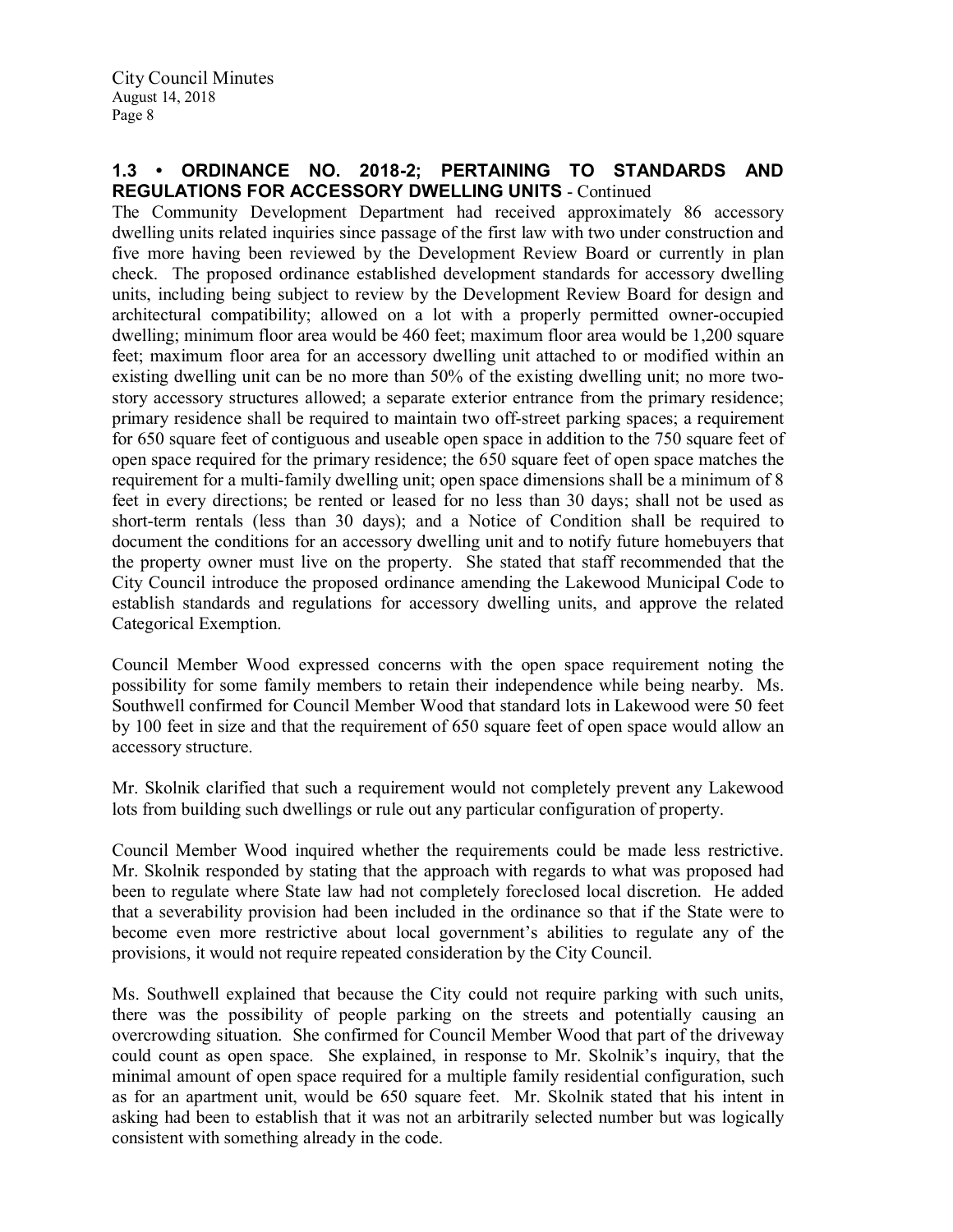### 1.3 • ORDINANCE NO. 2018-2; PERTAINING TO STANDARDS AND REGULATIONS FOR ACCESSORY DWELLING UNITS - Continued

Mayor Croft opened the public hearing at 9:09 p.m. and called for anyone in the audience wishing to address the City Council on this matter. There was no response.

ORDINANCE NO. 2018-2; AN ORDINANCE OF THE CITY COUNCIL OF THE CITY OF LAKEWOOD AMENDING ARTICLE IX OF THE LAKEWOOD MUNICIPAL CODE PERTAINING TO STANDARDS AND REGULATIONS FOR ACCESSORY DWELLING UNITS (ADUs) was read by title by the City Clerk.

Council Member Piazza stated for the record that by the State's pressing of the cities to allow for more accessory dwelling units, it would eventually lead to the demise of what was known of residential areas. He noted that more time had been spent by the City Council dealing with residents upset over such issues as the parking of extra cars, people parking on lawns, and where to park on street sweeper days.

Mayor Croft concurred and expressed his understanding for the need for housing but added that by the State compelling cities to create what was basically inadequate housing forced people to live in small areas with no open space. He noted that in order to maintain the nature of the community and to assure that new residents would at least have some quality of life by having adequate spaces to live in, the proposed recommendations made sense.

Vice Mayor Rogers opined that it seemed the majority of the legislators in Sacramento were social engineering the housing stock. He stated that with people taking on boarders to help pay their mortgages, it was evident that the additional occupants caused street parking issues, congested roadways and increased the volume of front lawn parking on street sweeper day. He noted that if the legislators in Sacramento got their way, it would only get worse.

VICE MAYOR ROGERS MOVED AND MAYOR CROFT SECONDED TO WAIVE FURTHER READING AND INTRODUCE ORDINANCE NO. 2018-2, AND APPROVE THE RELATED CATEGORICAL EXEMPTION. UPON ROLL CALL VOTE, THE MOTION WAS APPROVED:

AYES: COUNCIL MEMBERS: Piazza, Rogers, Wood and Croft NAYS: COUNCIL MEMBERS: None ABSENT: COUNCIL MEMBERS: DuBois

1.4 • ORDINANCE NO. 2018-3; AMENDING THE LAKEWOOD MUNICIPAL CODE PERTAINING TO NON-FREESTANDING IDENTIFICATION SIGNS FOR BUILDINGS IN THE C-4 (GENERAL COMMERCIAL), M-1 (LIGHT MANUFACTURING), AND M-2 (HEAVING MANUFACTURING) ZONES

. . .

The Director of Community Development made a presentation based on the report in the agenda and stated that the purpose of the proposed ordinance was to permit buildings ranging from 40,000 square feet in gross floor area to 75,000 square feet in gross floor area to have non-free standing identification signs with a maximum area of 200 square feet in area on two elevations, where such buildings are located in the C-4 (General Commercial), M-1 (Light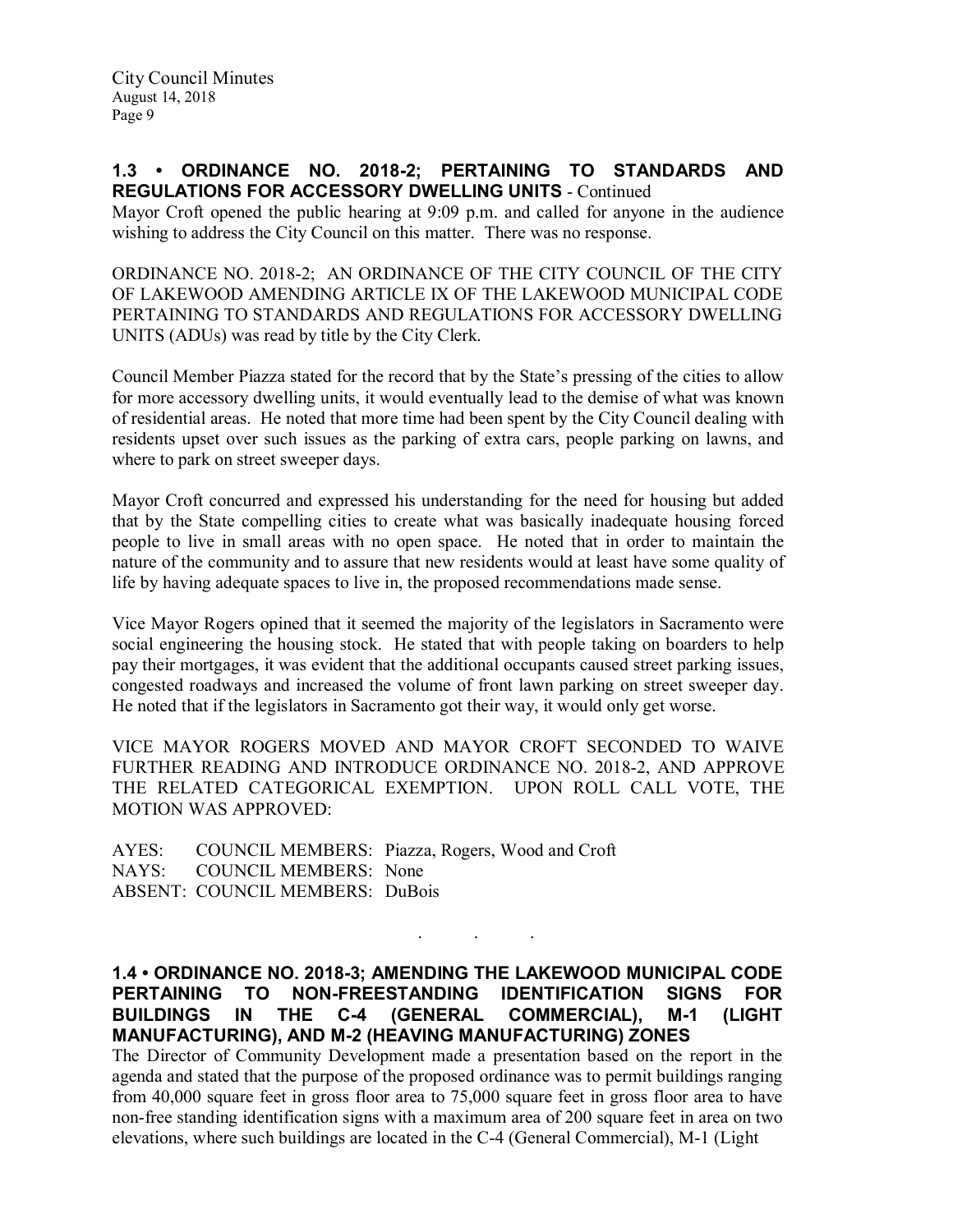### 1.4 • O2018-3; PERTAINING TO NON-FREESTANDING IDENTIFICATION SIGNS FOR BUILDINGS IN THE C-4, M-1, AND M-2 ZONES - Continued

Manufacturing),and M-2 (Heavy Manufacturing) zones. It was staff's recommendation that the City Council introduce the proposed ordinance and adopt the related Categorical Exemption.

In response to suggestions from Council Member Wood and Vice Mayor Rogers, Ms. Southwell stated that a rendering of the Burlington signage and elevation could be provided at the following meeting.

Ms. Southwell confirmed for Council Member Piazza that the proposed ordinance pertained to both illuminated or non-illuminated signs.

Mayor Croft opened the public hearing at 9:17 p.m. and called for anyone in the audience wishing to address the City Council on this matter. There was no response.

ORDINANCE NO. 2018-3; AN ORDINANCE OF THE CITY COUNCIL OF THE CITY OF LAKEWOOD AMENDING THE LAKEWOOD MUNICIPAL CODE AND THE ZONING ORDINANCE PERTAINING TO NON-FREESTANDING IDENTIFICATION SIGNS FOR BUILDINGS IN THE C-4 (GENERAL COMMERCIAL), M-1 (LIGHT MANUFACTURING), AND M-2 (HEAVING MANUFACTURING) ZONES was read by title by the City Clerk.

COUNCIL MEMBER WOOD MOVED AND COUNCIL MEMBER PIAZZA SECONDED TO WAIVE FURTHER READING AND INTRODUCE ORDINANCE NO. 2018-3. UPON ROLL CALL VOTE, THE MOTION WAS APPROVED:

AYES: COUNCIL MEMBERS: Piazza, Rogers, Wood and Croft NAYS: COUNCIL MEMBERS: None ABSENT: COUNCIL MEMBERS: DuBois

. . .

# 1.5 • CONGESTION MANAGEMENT PROGRAM CONFORMANCE SELF-CERTIFICATION PROCESS

The Director of Community Development made a presentation based on the report in the agenda and stated that the Congestion Management Program was a State required program that directed local agencies to prepare an annual report showing development activity and adopt a resolution to self-certify conformance with program requirements. It was the recommendation of staff that the City Council hold a public hearing and adopt the proposed resolution finding the City to be in conformance with the Congestion Management Program and adopting the Congestion Management Program Local Development Report.

RESOLUTION NO. 2018-56; A RESOLUTION OF THE CITY COUNCIL OF THE CITY OF LAKEWOOD, CALIFORNIA, FINDING THE CITY TO BE IN CONFORMANCE WITH THE CONGESTION MANAGEMENT PROGRAM (CMP) AND ADOPTING THE CMP LOCAL DEVELOPMENT REPORT, IN ACCORDANCE WITH CALIFORNIA GOVERNMENT CODE SECTION 65089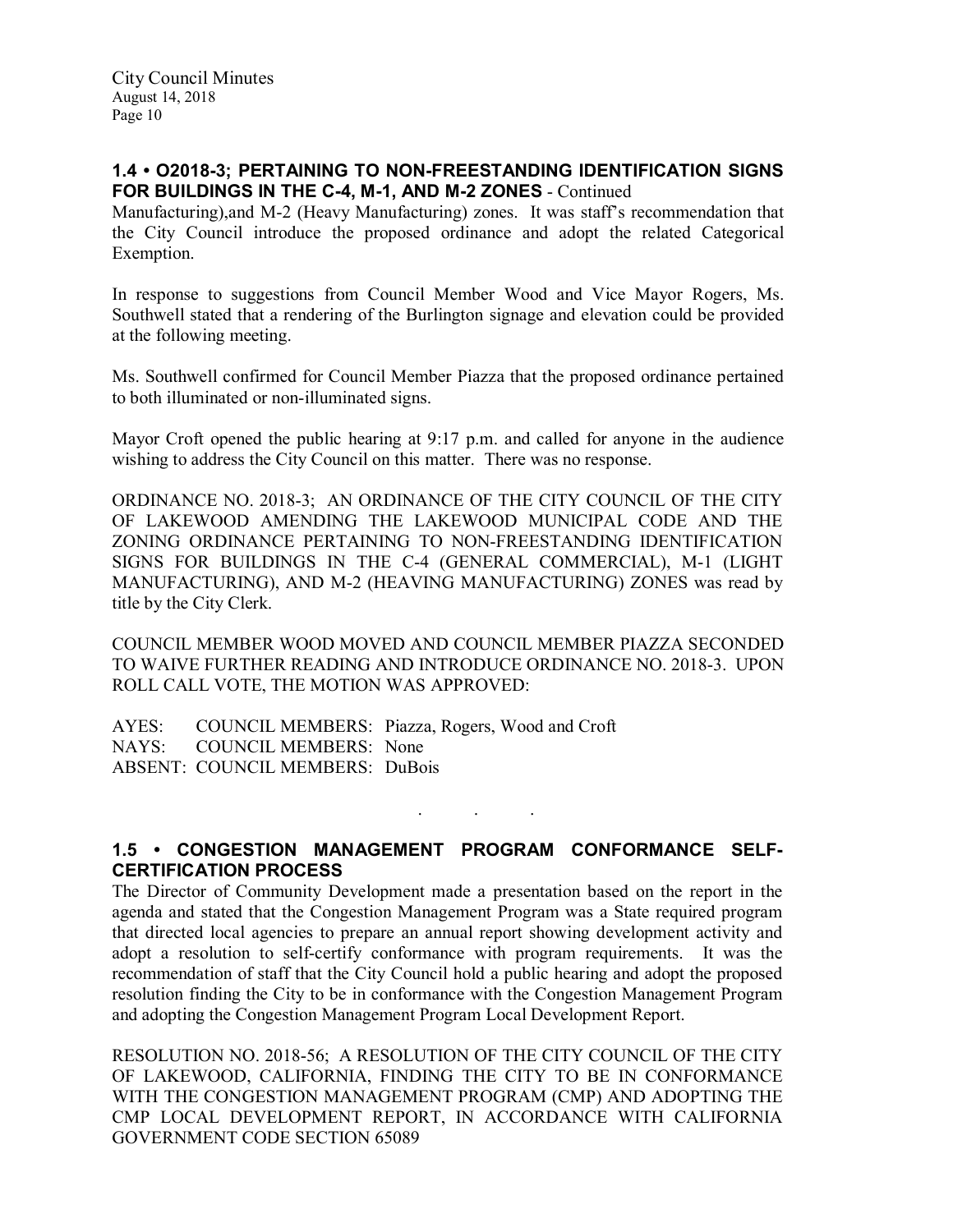#### 1.5 • CONGESTION MANAGEMENT PROGRAM CONFORMANCE SELF-CERTIFICATION PROCESS - Continued

Mayor Croft opened the public hearing at 9:20 p.m. and called for anyone in the audience wishing to address the City Council on this matter. There was no response.

VICE MAYOR ROGERS MOVED AND COUNCIL MEMBER PIAZZA SECONDED TO ADOPT RESOLUTION NO. 2018-56 AND ADOPT THE CMP LOCAL DEVELOPMENT REPORT. UPON ROLL CALL VOTE, THE MOTION WAS APPROVED:

AYES: COUNCIL MEMBERS: Piazza, Rogers, Wood and Croft<br>NAYS: COUNCIL MEMBERS: None COUNCIL MEMBERS: None ABSENT: COUNCIL MEMBERS: DuBois

### 3.1 • SERVICE REQUEST AND CODE ENFORCEMENT CASE MANAGEMENT SYSTEM AGREEMENT

. . .

Paolo Beltran, Assistant to the City Manager, displayed slides and made a presentation based on the report in the agenda. He provided a quick overview and brief history of the City's current service request and code enforcement case management system. He stated that due to a combination of factors including technological obsolescence, declining support levels and desirable features that the current system did not offer, staff proposed that the current system be replaced. He explained that the acquisition of the replacement had been included in the FY 2018-19 budget. Upon review of the response to the Request For Proposal, staff recommended that the City Council approve GOGovApps, Inc. as the service request/code enforcement management system provider and authorize the Mayor to execute a contract with the company in an amount not to exceed \$29,500, of which \$23,300 was for annual software licensing and maintenance and \$6,200 for a one-time fee for data conversion and on-site staff training, and appropriate said amount from the General Fund.

Responding to Vice Mayor Rogers' question regarding the proposed costs as they compared to charges for the current service request system, Mr. Beltran stated that in 2006, the City had paid almost \$80,000 as a one-time purchase with an annual fee of \$7,000. He stated that while the proposed system would be at triple the current annual cost, there were no upfront fees. He also cited the possibility of the current software company's becoming obsolete and the potential for their going out of business.

Mr. Beltran replied to Council Member Wood's inquiries regarding the records to be converted by stating that the open service requests and code enforcement cases would be converted first and that the cutoff would be from last twelve years when the last system had been implemented. He further stated that there would be no added costs for the existing Lakewood Connect app, which had been developed in-house and could still be used by residents. He confirmed for Council Member Wood that residents would receive a response to a service request submission and a link would be provided in the app to check the status of a request.